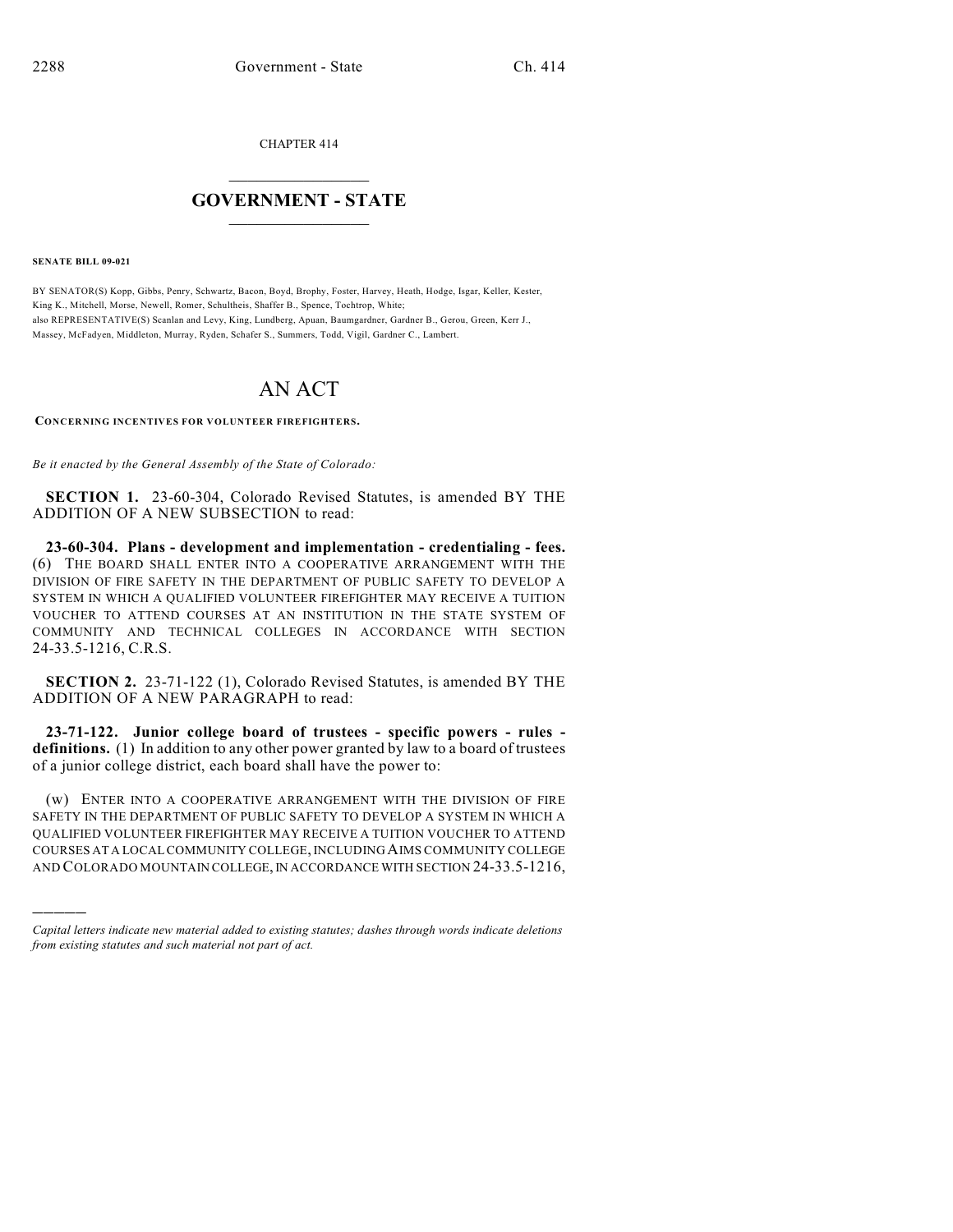C.R.S.

**SECTION 3.** 24-33.5-1202, Colorado Revised Statutes, is amended BY THE ADDITION OF A NEW SUBSECTION to read:

**24-33.5-1202. Definitions.** As used in this part 12, unless the context otherwise requires:

(8.5) "QUALIFIED VOLUNTEER FIREFIGHTER" MEANS A VOLUNTEER FIREFIGHTER AS DEFINED IN SECTION 31-30-1102 (9), C.R.S., IN ACTIVE SERVICE AND MAINTAINING THE MINIMUM AMOUNT OF TRAINING IN A FIRE DEPARTMENT OF THIRTY-SIX HOURS EACH YEAR.

**SECTION 4.** Part 12 of article 33.5 of title 24, Colorado Revised Statutes, is amended BY THE ADDITION OF THE FOLLOWING NEW SECTIONS to read:

**24-33.5-1215. Volunteer firefighter tuition voucher fund - created.** THERE IS HEREBY CREATED IN THE STATE TREASURY THE VOLUNTEER FIREFIGHTER TUITION VOUCHER FUND, WHICH SHALL BE ADMINISTERED BY THE DIVISION AND SHALL CONSIST OF ANY GIFTS, GRANTS, OR DONATIONS FROM PRIVATE OR PUBLIC SOURCES THAT THE DIVISION IS HEREBY REQUIRED TO SEEK AND ACCEPT. ALL MONEYS IN THE FUND ARE CONTINUOUSLY APPROPRIATED TO THE DIVISION TO BE USED FOR THE PURPOSES SET FORTH IN SECTION 24-33.5-1216. ALL MONEYS IN THE FUND AT THE END OFEACH FISCAL YEAR SHALL BE RETAINED IN THE FUND AND SHALL NOT REVERT TO THE GENERAL FUND OR ANY OTHER FUND.

**24-33.5-1216. Volunteer firefighters - tuition vouchers - community and technical colleges.** (1) (a) THE DIVISION SHALL COLLABORATE WITH THE STATE BOARD FOR COMMUNITY COLLEGES AND OCCUPATIONAL EDUCATION CREATED IN SECTION 23-60-104 (1) (b), C.R.S., AND THE BOARD OF THE TRUSTEES FOR EACH LOCAL COMMUNITY COLLEGE AS SPECIFIED IN SECTION 23-71-122, C.R.S., TO DEVELOP A SYSTEM TO PROVIDE A TUITION VOUCHER FOR THREE CREDITS PER ACADEMIC YEAR TO A QUALIFIED VOLUNTEER FIREFIGHTER WHO IS A FULL-TIME OR PART-TIME STUDENT AT AN INSTITUTION IN THE STATE SYSTEM OF COMMUNITY AND TECHNICAL COLLEGES OR A LOCAL COMMUNITY COLLEGE AND WHO AGREES TO SERVE AS A VOLUNTEER FIREFIGHTER FOR NO LESS THAN FOUR YEARS AFTER COMPLETING HIS OR HER EDUCATION AT THE INSTITUTION.

(b) FOR PURPOSES OF THIS SECTION, "LOCAL COMMUNITY COLLEGE" INCLUDES AIMS COMMUNITY COLLEGE AND COLORADO MOUNTAIN COLLEGE.

(c) THE DIVISION SHALL FUND THE TUITION VOUCHERS SPECIFIED IN PARAGRAPH (a) FROM THE VOLUNTEER FIREFIGHTER TUITION VOUCHER FUND CREATED IN SECTION 24-33.5-1215; EXCEPT THAT, IF THE VOLUNTEER FIREFIGHTER TUITION VOUCHER FUND DOES NOT HAVE SUFFICIENT MONEYS TO FUND THE TUITION VOUCHERS, THE DIVISION MAY USE ANY EXISTING APPROPRIATION.

**SECTION 5. Act subject to petition - effective date.** This act shall take effect at 12:01 a.m. on the day following the expiration of the ninety-day period after final adjournment of the general assembly that is allowed for submitting a referendum petition pursuant to article V, section 1 (3) of the state constitution, (August 5, 2009,